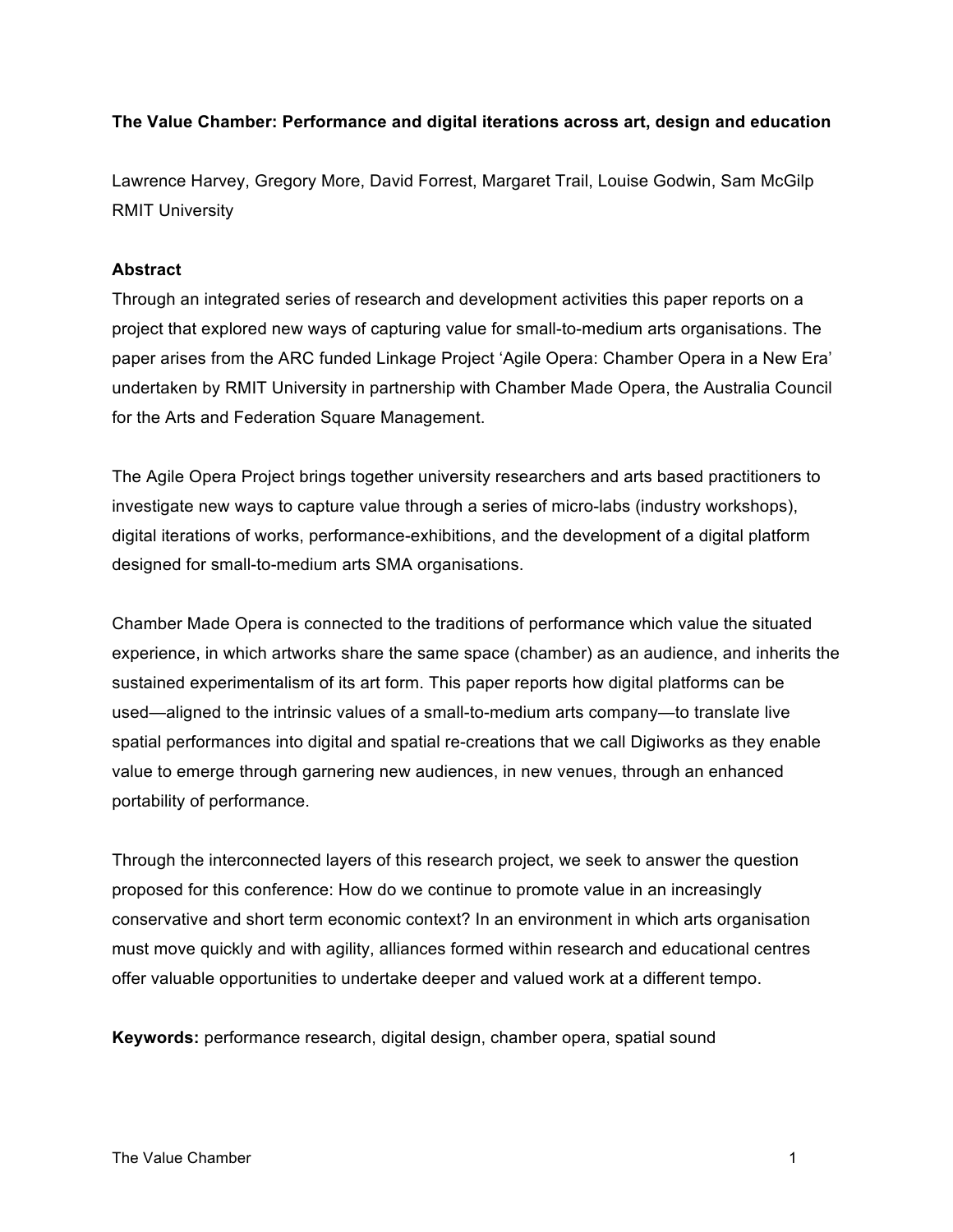**Lawrence Harvey** is Director of the Spatial Information Architecture Laboratory (SIAL), and associate professor in the School of Architecture and Design, RMIT University. Harvey is a composer and sound designer and also directs SIAL Sound Studios, a centre for auditory spatial research, teaching and events, located in the School of Architecture and Design at RMIT University, Melbourne.

**Gregory More** is a Senior Lecturer in SIAL and coordinates the Designing Information Environments studios in the SIAL MDIT program, where students work with information, space and technology. He founded OOM Creative and is an expert in digital design. His design work has been exhibited at the Museum of Modern Art New York (MoMA), the National Gallery of Victoria (NGV), selected for OneDotZero and Resfest International Film Festivals, as well as featured in a range of international biennales and publications.

**David Forrest** is Professor in the Schools of Art and Education at RMIT University. A large amount of David's work has been focused on the development and implementation of policy in music and arts education, at the state, national and international levels. He has pursued ongoing research on the Russian composer and educator Dmitri Kabalevsky (1904–87).

**Sam McGilp** is a filmmaker and PhD researcher working on the Agile Opera Research project and is a current recipient of the Vice Chancellor's PhD Scholarship. His documentary films have been screened nationally and internationally, and he has documented theatre and performance works for the Melbourne Festival, Korean Performing Arts Market, Dance Massive and Next Wave Festival. His creative practice research seeks to understand what essential transformations occur to a performance work when it is adapted to digital form.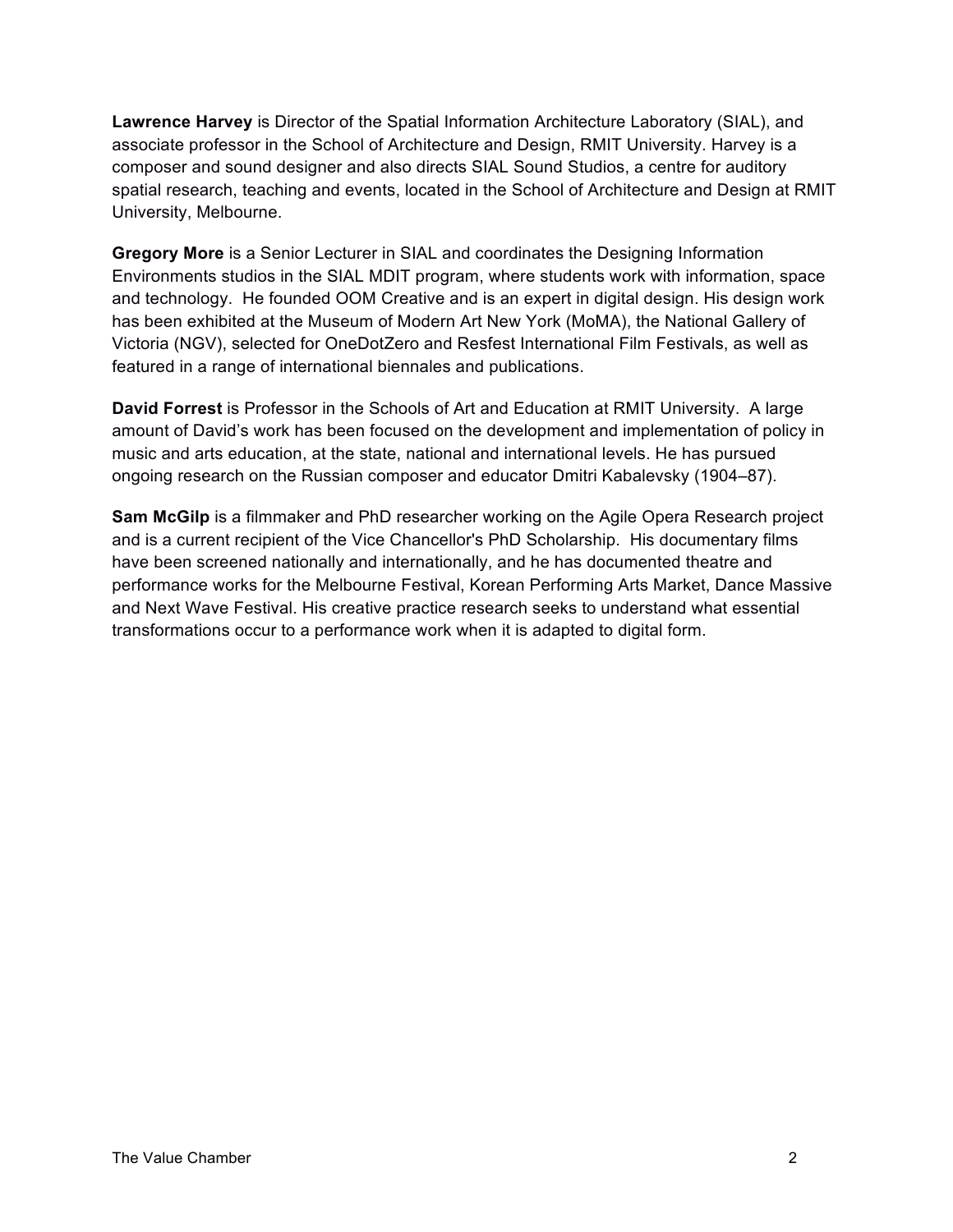# *The Value Chamber: Performance and digital iterations across art, design and education*

### **Introduction**

Chamber Made Opera, now operating as Chamber Made, plays an influential role within Australia's contemporary arts. For the past two decades, the company has created original works at the nexus of music and performance, and is renowned for:

redefining artform boundaries and producing works that emerge from a deep collaborative dialogue across artform disciplines. Bringing contemporary composition and performance dramaturgy together in ever-shifting forms, our works have been presented in theatres, recital halls, lounge-rooms, galleries, as well as and on iPads and online. (Chamber Made 2017)

The partnership between Chamber Made Opera (CMO) and RMIT University developed over several years prior to the successful application for an ARC Linkage grant. The first collaborative project was in 2010 (*Manifest: Revealing auditory spatial performance*), while a second followed in 2012 (*The Box*). The Agile Opera Project (AOP) ARC Linkage grant commenced in 2013 to advance a new type of integrated performing arts company that aimed to:

- 1. research and transform the intellectual, artistic and social capital of a contemporary performing arts company via a series of interdisciplinary micro-labs;
- 2. research and develop new physical and virtual platforms for the sustained delivery of chamber opera in the  $21<sup>st</sup>$  Century, and;
- 3. discover new modes of interaction between an Australian contemporary performing arts company and national and international sectors that return value.

Contemporary chamber opera, as an artform surviving in the 'tar pit of instrumental arguments, decontextualized data, and political opportunism' (Meyrick 2017), requires new conceptual models—grounded within the digital—to preserve the situated experience, and enable risk and experimentation. Chamber Made Opera, with its resilient heritage founded in the continuing and regenerative space of the chamber, offers a unique industry partner through which this research is explored.

# **The setting: Challenges of data and imposed operational models**

The Value Chamber 3 and 2008 and 2009 and 2009 and 2009 and 2009 and 2009 and 2009 and 2009 and 2009 and 2009  $\beta$ Small-to-medium arts (SMA) organisations are sophisticated ecosystems characterised by deep expertise within their particular field of artistic endeavour. They create value in an increasingly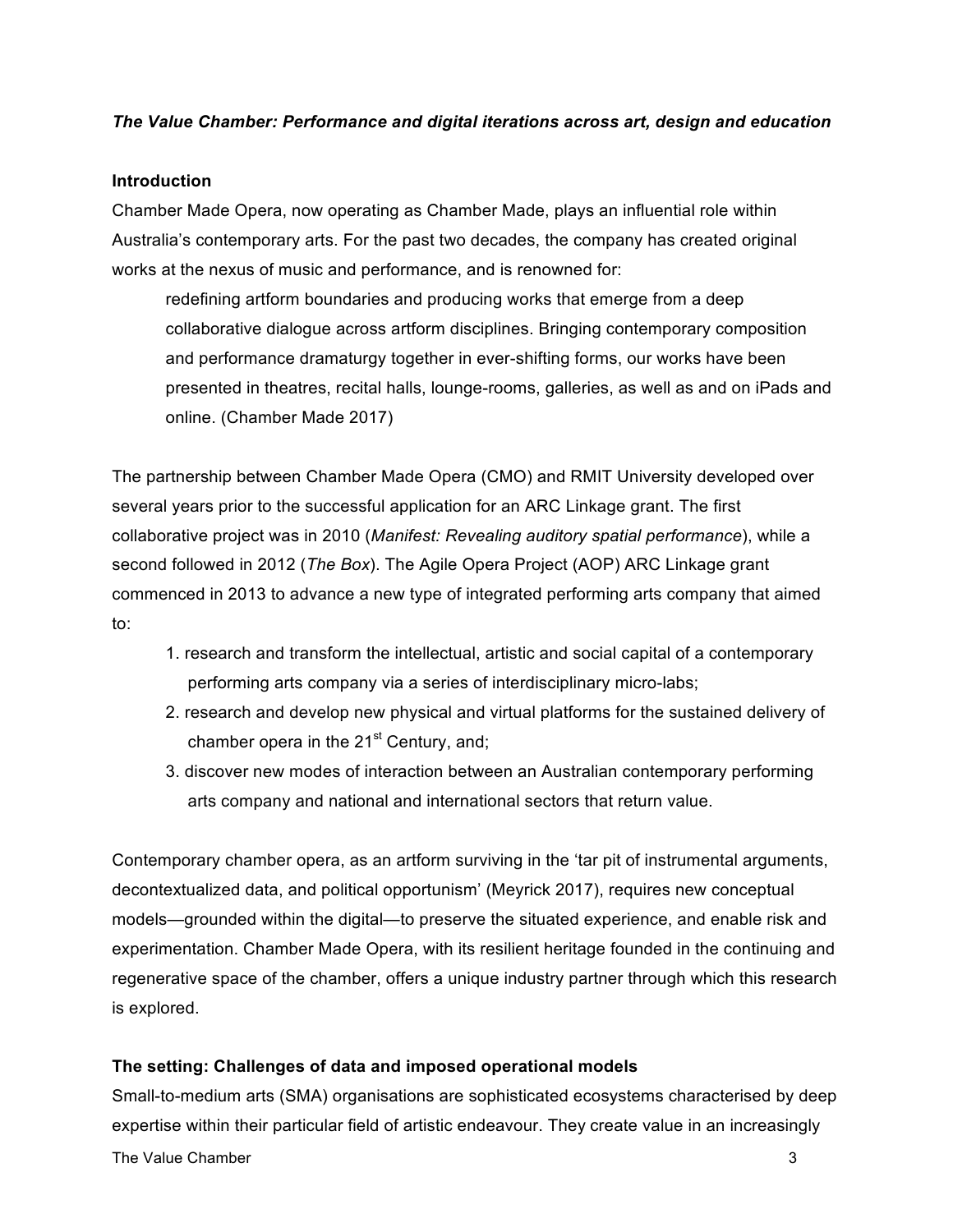conservative and short-term economic environment where the only constant is change: in technology, modes of audience communication, policy and funding structures. While this is equally true for other organisations, SMAs have meagre resources upon which to draw in response to these changes, and little chance of building reserves for strategic initiatives. In Australia, the SMA sector comprises hundreds of organisations in the performing, visual and literary arts, working with small budgets, and lean personnel and administrative structures. These companies are vital to artform advancement, artist career development and cultural life (Department of Communication and the Arts 2002) and, yet, they are increasingly forced to defend the value of their work using a language of advocacy too often dominated by managerial imperatives.

For these organisations, the task of creating and capturing value is complicated by two interconnected issues: data and imposed operational models. Modern managerial structures emphasise data as metrics rather than content, with SMA required to produce measurable data for funding agencies, who then use these abstracted metrics to measure the organisation's performance. In academia, Orr and Orr (2016, p. 16) note that the overuse of metrics leads to 'The use of formal quantitative analytics rather than human judgment in evaluating the worth of individuals and actions', with Gittins (2017) making similar criticisms of KPIs in business. Within the arts, we might ask: What is the value of this data to the company, artists and management, and whose interest and agenda does it serve? With criteria pre-determined through the growing number of evaluative tools, how do new ideas, responses or criteria emerge for creative work? To what extent, even subliminally, do artists and companies play to the metrics?

This first issue is exacerbated by contemporary digital technologies enabling the amassing and low cost storage of data as documentation (high resolution images, audio, video). Confronting the large quantities of material generated provokes questions such as: What should we keep? How do we decide what is useful? What and how should we catalogue, index or tag material? Who should have access, and what form should access take? What and how do we capture and extend the value of this data? Should we focus on organising, searching, retrieving and reporting meta-data, or should we, instead, use this data to create textural (written or spoken) narratives or artworks that capture contemporary thoughts and responses?

The imposition of operational models that do not support the unique conditions of the sector usually borrowed from business—create a second issue. SMAs press against dominant forces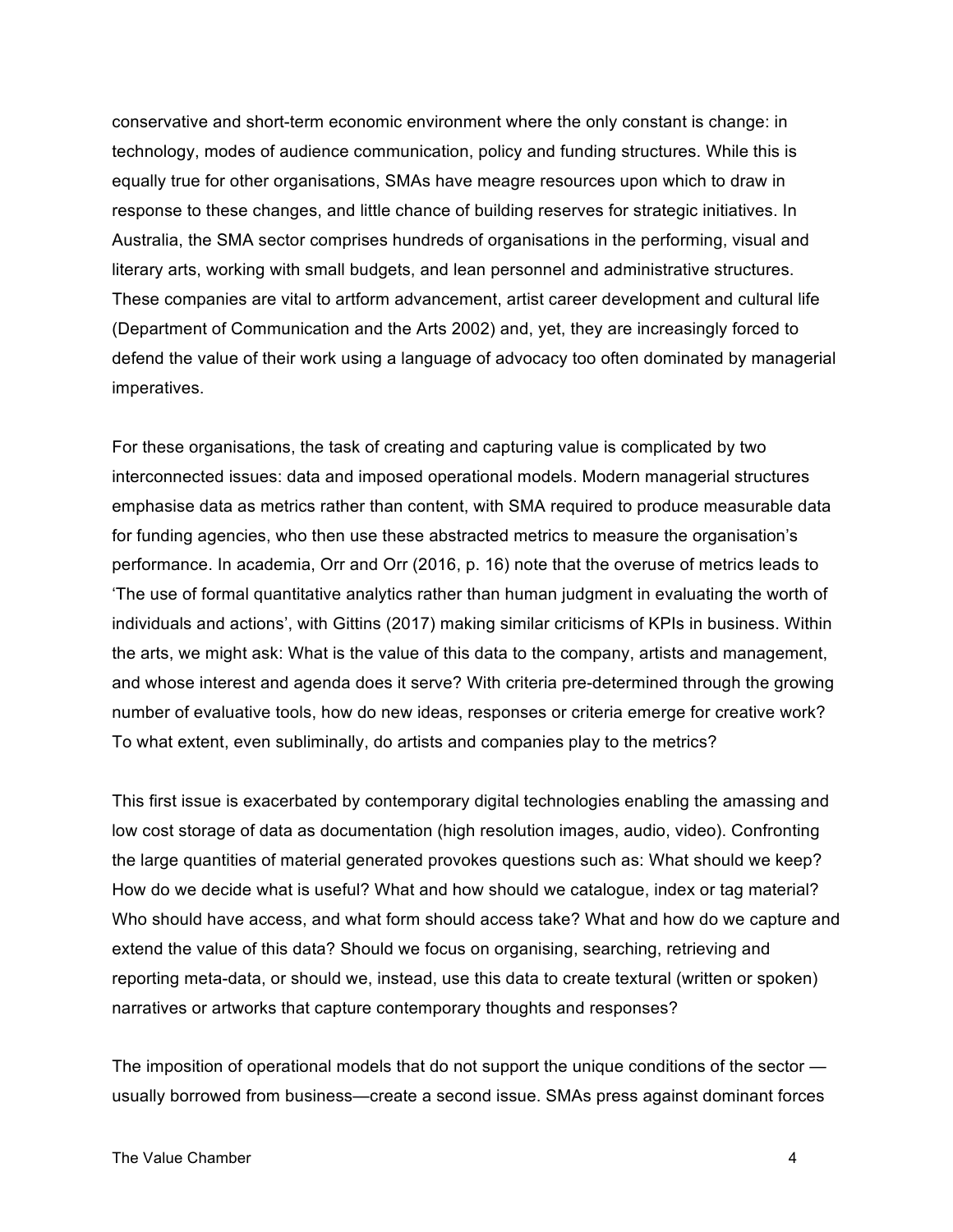more concerned with short-term value conversion than long-term value creation. As former Artistic Director of CMO David Young (2017) succinctly observes:

most arts companies in Australia operate … from project to project, grant to grant, not knowing if they will be able to keep running or employ anyone next year, month, or week. In order to apply for funding, [they] are required to prepare business plans, but any small business … that operated on this basis would stop trading immediately, file for bankruptcy and possibly be indicted for trading insolvent.

### **Toward a value creating ecosystem**

For a sector wary of evaluative approaches that use data collection and metrics as blunt tools to measure quality and value—not to mention the likely funding and support repercussions—there is a crucial imperative to engage in this discussion. To do so, however, a new system of valorisation is required to 'recast the axes of value' (Guattari 1995, p. 91). This involves shifting the focus from short-term value conversion measured by success in achieving marketing and business objectives, to long-term value creation measured by contribution to new knowledge and practice, both social and artistic. Through this alternative lens, SMAs can be viewed as interrelating within a process of 'reiterative feedback and co-creation' (Hearn, Roodhouse & Blakey 2007, p. 422) in the space of discourse that arises between the artwork, artists, audience and the public (Warner 2002). Value is located and created in the co-operative and collaborative relationship between audience, artist, company and artwork, with SMAs operating as dynamic value creating ecosystems.

### **The chamber and the Internet**

The *chamber* of chamber opera was, originally, a room in a private house (Radice 2012), but over time the precise form of the room has changed. From palaces and the homes of musicians, through village halls and small performance venues, to the auditorium-busting site-specific venues of the  $20<sup>th</sup>$  century and digital spaces of the present moment, the chamber has altered along with patterns in arts patronage and education, changing music technologies and compositional practices.

The Value Chamber 5 and 2008 **5** and 2008 **5** and 2008 **5** and 2008 **5** and 2008 **5** and 2008 **5** and 2008 **5** and 2008 **5** and 2008 **5** and 2008 **5** and 2008 **5** and 2008 **5** and 2008 **5** and 2008 **5** and 2008 **5** and 200 The chamber, then, is not so much a room as a connected space that responds to the varying constraints on, and potentials of, performed music. Certainly, this space contains, like the heart of a labyrinth, contact between musicians and their audience, but its form is conditioned by the movement of forces beyond this particular manifestation. The networked movement of a music's patrons, audiences, players and composers; their varied techniques of engagement and access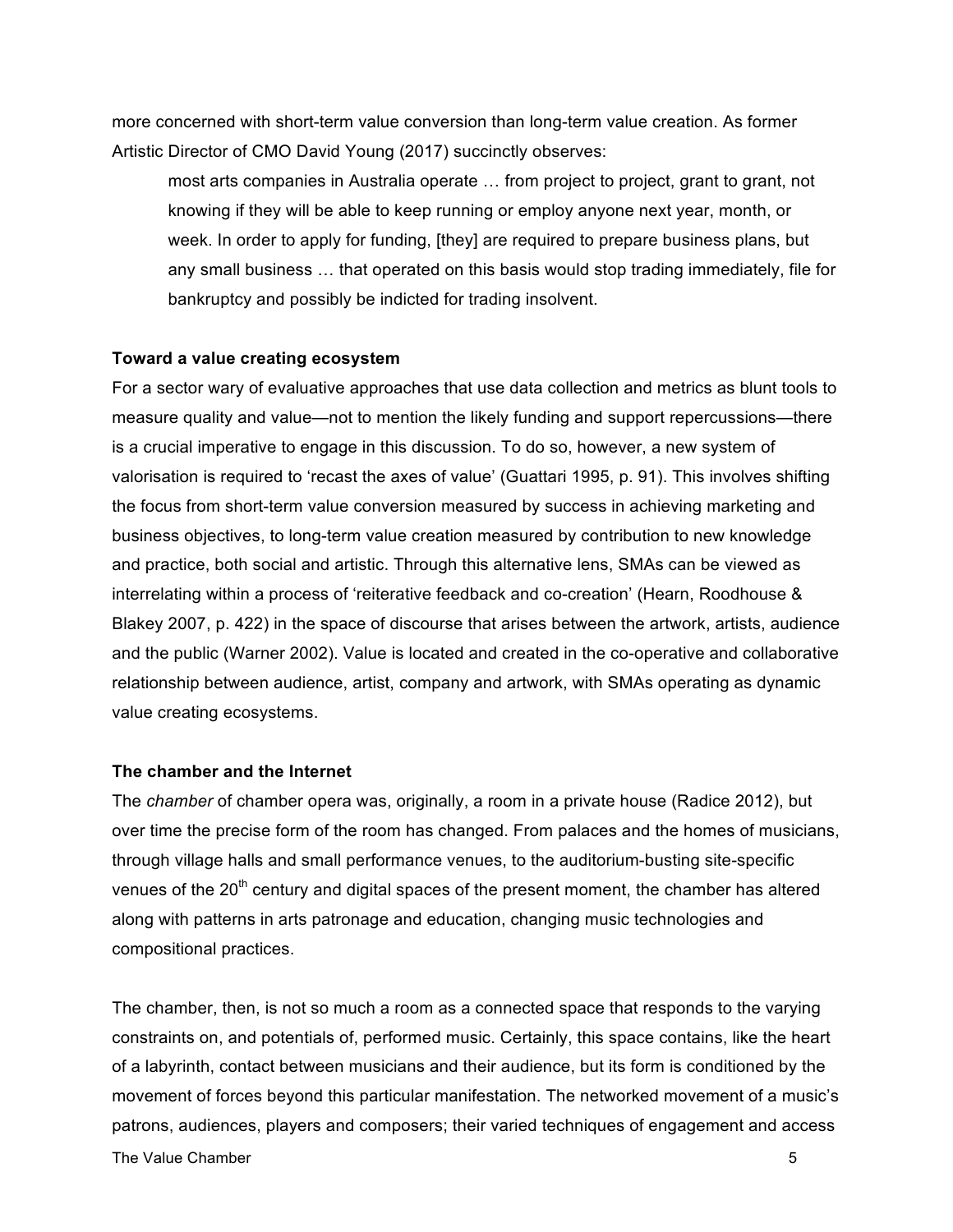to resources; their changing needs and aspirations. The difficulty of explaining or seeing value in such networks is their interconnectedness: where connectivity increases the value of the whole beyond its constituents.

The Internet (a term derived from internetworking) is itself difficult to value as a physical alwayson spatial system. Through its ease of use, the Internet makes us blind to the physical act of passing information from servers in remote countries via suboceanic cables and into our homes, businesses and universities (Blum 2012). The Internet is, thus, an apt metaphor for the networked and intangible elements creating and producing contemporary chamber opera. We see the outcomes but little of the personnel interconnections, performance repositories/archives/past knowledge, and developmental artefacts. In contrast, live performance—in space and time—sits opposite the always-on and on-demand nature of digital media. Within this tension, the AOP examines how the space of chamber opera unfolds within the semi-visible, dynamic, value creating ecosystem that enables its production.

#### **Research approach: Three interconnected layers**

The Agile Opera Project adopts a research approach concerned with 'whole of company', based on an understanding of CMO's business, artistic and relational operations as interrelated layers of affect. This approach permits fruitful analyses, opportunities for examination and exploration, and the emergence of three interconnected layers: Microlabs (research methodology), Digiwork (unique forms of digital iterations) and a digital platform (tools to support the creation of digital iterations).

#### 1. The Microlabs

The Microlabs are a three-year cycle (2015-2017) of half-yearly interdisciplinary workshops developed for the AOP and held in RMIT University's Design Hub and Spatial Information Architecture Laboratory (SIAL) Sound Studios. Acting as an open bridge between the arts and the academy the workshops weave together the research environment of a university with the high-intensity production environment of a small arts organisation. The Microlabs consciously draw together people as knowledge agents who might not otherwise have the opportunity to collaborate, but who share common areas of interest. The workshops provide space in which these individuals—research associates, creative industry experts and the industry partner, Chamber Made Opera—can engage in multi-directional dialogue and exploration designed to create and capture value for CMO and the research project overall.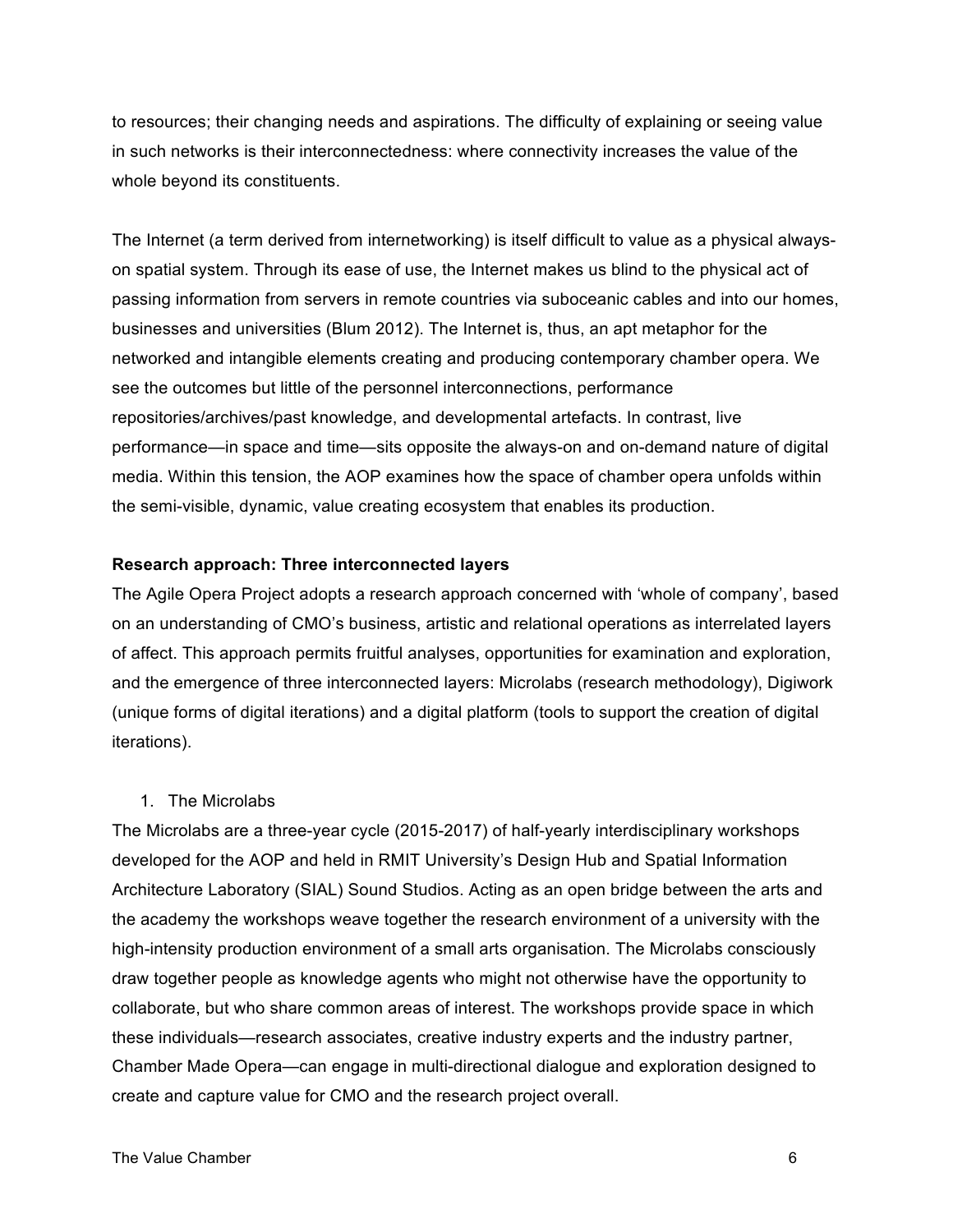The Microlab workshops, held over 1.5 days, are based on a series of evolving topics. Each day is structured around three-hour sessions incorporating presentations, thematic discussions, collaborative mapping exercises and sector reports (Figure 1). Importantly, time between sessions and days allows space for critical self-reflexive practice (individual and collective), including overnight reflection (Pang 2016).

| <b>Microlab</b>       | Date                  | Program/topic/themes                                                                                                                                                                                                                               |
|-----------------------|-----------------------|----------------------------------------------------------------------------------------------------------------------------------------------------------------------------------------------------------------------------------------------------|
| Microlab <sub>1</sub> | 16-17 April<br>2015   | First implementation of Microlab structure; early discussions of 'platform'; social<br>role and function of digital technologies; research tools we might use; 'long-tail'<br>economic issues.                                                     |
| Microlab <sub>2</sub> | 15-16 October<br>2015 | Physical and digital (coded) spaces (experience, platforms, vocabulary, issues);<br>Circus Oz Living Archive; mapping audience relationships; current funding issues<br>(NPEA); liveness; expectation management; platform research.               |
| Microlab <sub>3</sub> | 14-15 April<br>2016   | Experience and neuroscience (Hooper); Artistic Associates model & strategic<br>plan update; digiworks; intrinsic/extrinsic value - Trip Advisor for the Arts (Gruen);<br>communication to arts & academic audiences; preparing for Agile Chambers. |
| Microlab 4            | 8 December<br>2016    | Artistic production as ecology (organisation, audience, artist); documentation,<br>archives, platforms & digital resonance; group mapping exercises.                                                                                               |

Figure 1: Microlab series including dates, themes and participants.

The Microlabs have, to date, created a network of twenty-three artists, academics, writers and industry sector experts, collectively representing twenty-six disciplines (Figure 2).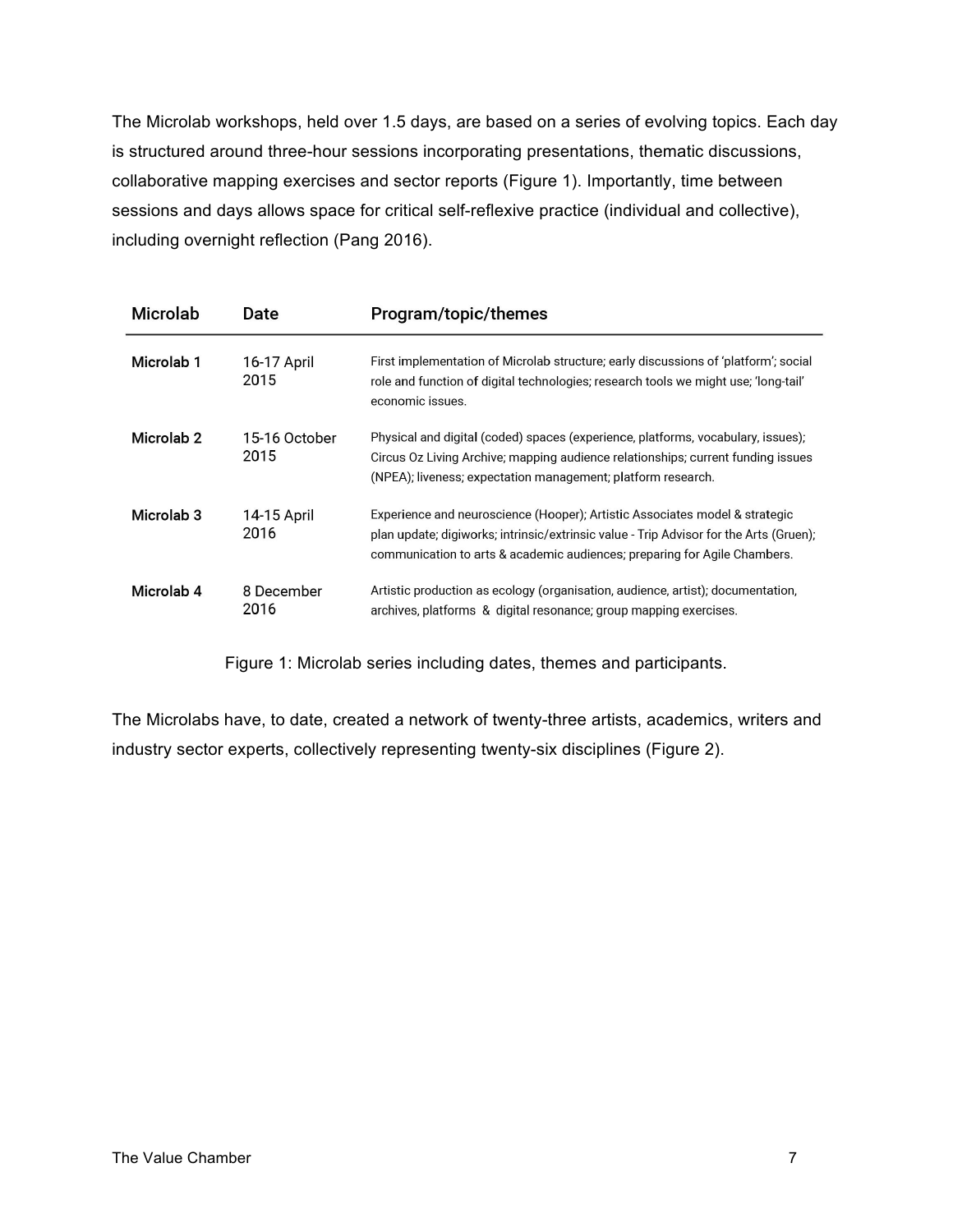

Figure 2: Microlab interdisciplinary network (Note: the larger circle size indicates more participants from that domain/discipline)

In this rich interdisciplinary environment, ideas and tentative propositions can be 'floated' within a space of dialogic encounter, using a supportive, flexible and responsive structure. This creates an in-between 'thinking space' (McCormack 2008) that intentionally addresses the tyranny of the present. It provides time for a fluid form of reflection often lost for organisations exposed to pressured rhythms and tempi, and institutional pressure to impose closure on creative exploration and research in the race to achieve immediate impact. The Microlab functions as a dynamic research device recognising and privileging the intrinsic value of human interaction and discourse.

By this stage of the project (2017), it is possible to trace the effect of particular ideas floated at early Microlabs, which have since gained dynamic energy, spinning off into various written, performed and published outcomes (Figure 3).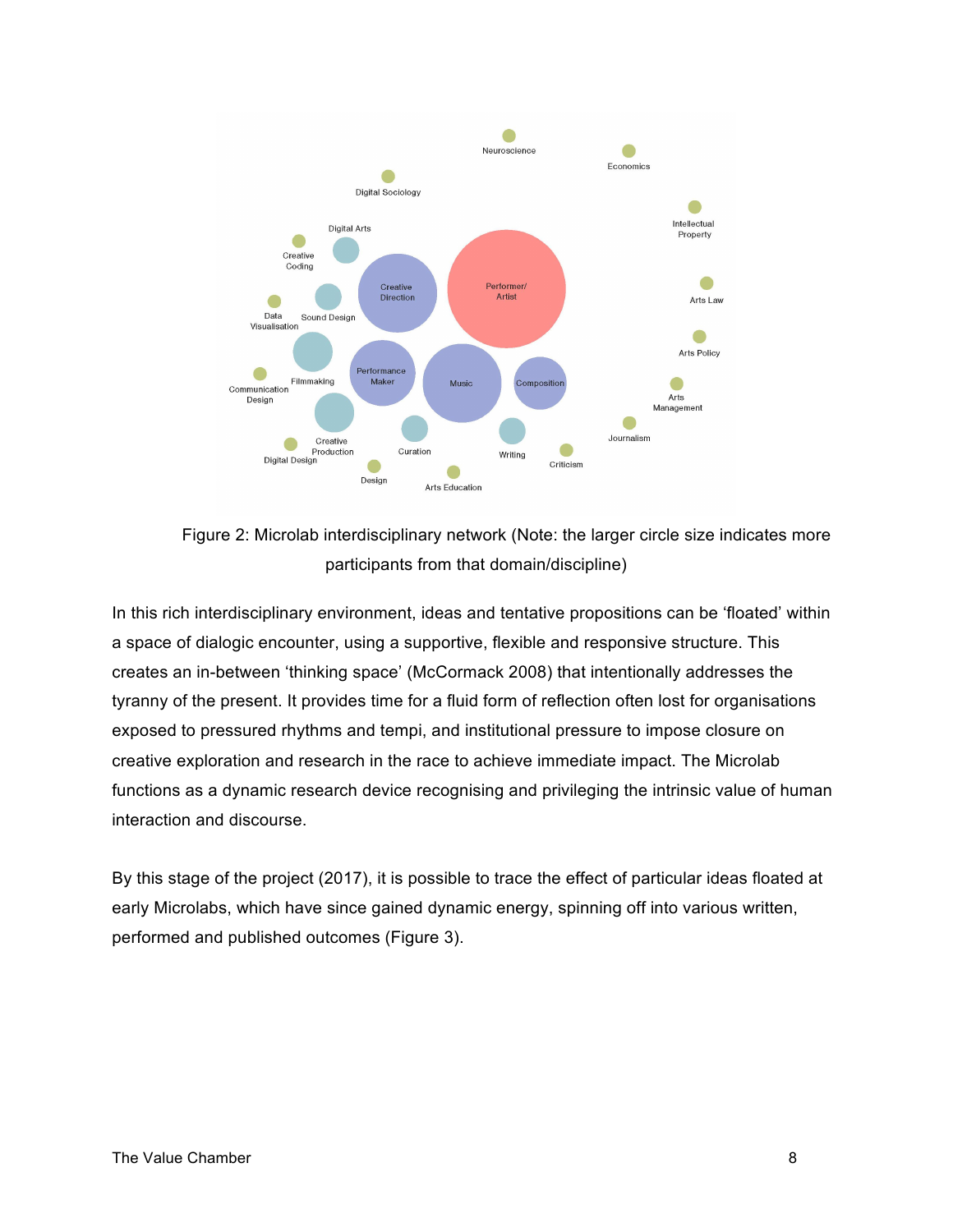

Figure 3: Research Associate as knowledge agent. Initial involvement in Microlab leads to commissioned essay, podcast, stakeholder discussions and exhibition project.

### 2. Digiworks

The AOP aims include the development of a platform to extend the long-tail of CMO's productions, allowing works to remain accessible in the public domain beyond initial showings. In addressing this research aim, the concept of the *Digiwork* emerged and was substantially investigated in the *Agile Chambers* exhibition in December 2016. A Digiwork is conceived as a digital iteration of a performance work that is a:

Stand-alone artwork that aligns with the themes and content of the original performance, but can be viewed, consumed and understood independently of the original performance. Digiworks may be presented in spaces or delivered via platforms outside of traditional performance spaces. Chamber Made may present a Digiwork in a range of ways, including public screenings, film or projection festivals, installations, open access exploratory labs, online or via other broadcast means such as radio or podcasts. (Chamber Made 2017)

Digiworks enable value to emerge through garnering new audiences, in new venues, through an enhanced portability of performance. In the *Agile Chambers* performance and program in 2016, Digiwork versions of *Another Other, Turbulence, Permission to Speak* and *Captives of the City* were produced. The program included the original multi-channel video projections and spatial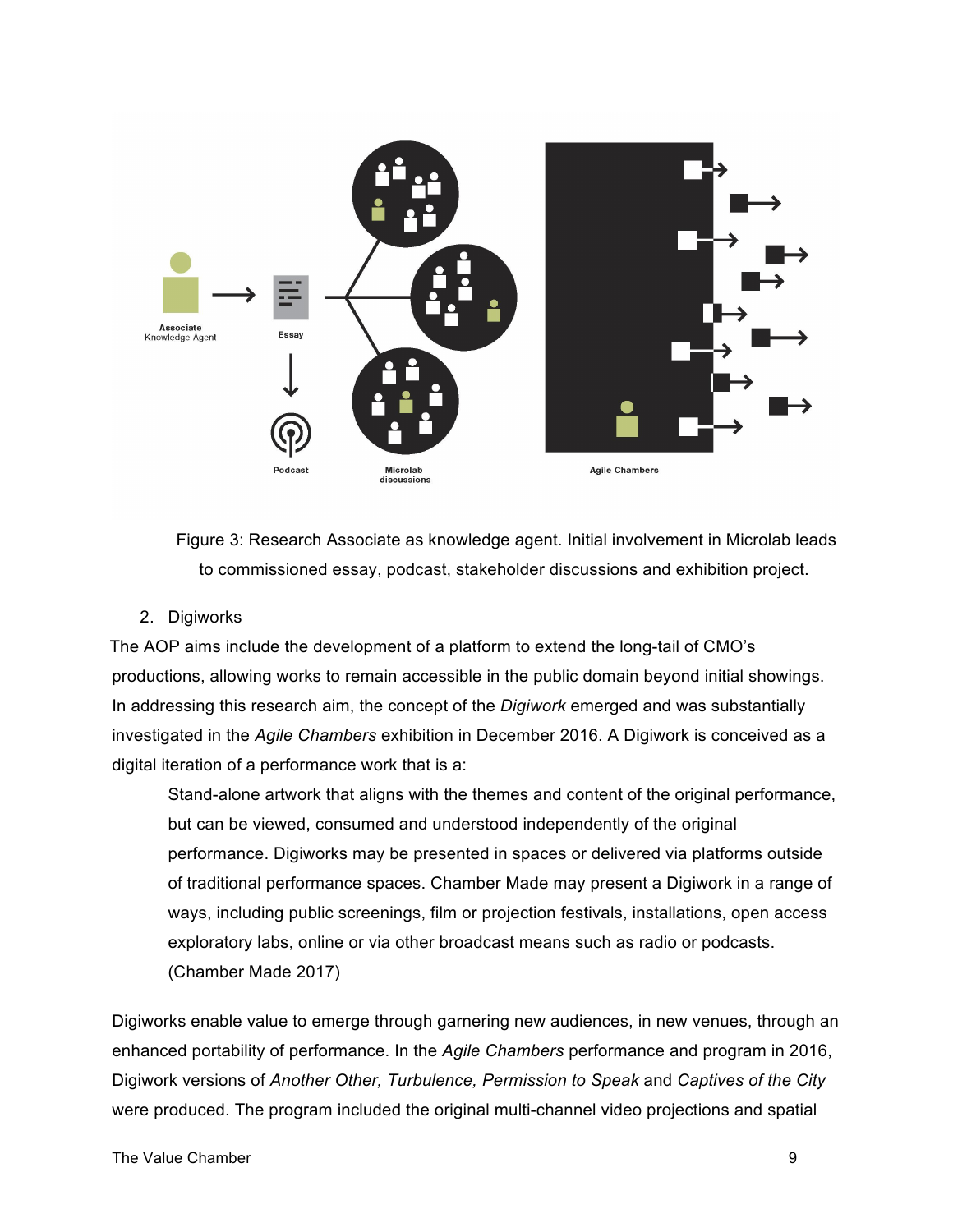sound design of *Another Other,* a performance with projections and spatial sound design of *Turbulence,* and the digital rat as interactive artwork from *Captives of the City*. The creative team and performers from *Permission to Speak* produced a studio recording of the work, split over individual channels to investigate a new spatialisation. The exhibition infrastructure was then used for a workshop to begin exploring how *Permission to Speak* could tour as a spatial sound installation. At present, creative development is about to commence on a fifth work, *Between 8 and 9.* The Digiwork of this performance will translate the original performance environment of live musicians and audience seated at a series of large round tables, to a single table incorporating a spatial sound design, projection mapping and interactive components.



Figure. 3: *Agile Chambers,* RMIT Design Hub 5-10 December 2016. In the foreground, projection screens and 8 channel sound system for *Another Other.*  The screens were retracted and the speaker system used for *Permission to Speak.* In the centre of the space, an area for workshops and guest artist/researcher talks. The diagonally hanging screens in the background mark the performance area for *Turbulence.*

3. Digital platforms

The Value Chamber 2008 and the Value Chamber 2008 and the Value Chamber 2008 and the Value Chamber 2008 and the Value Chamber 2008 and the Value Chamber 2008 and the Value Chamber 2008 and the Value Chamber 2008 and the Va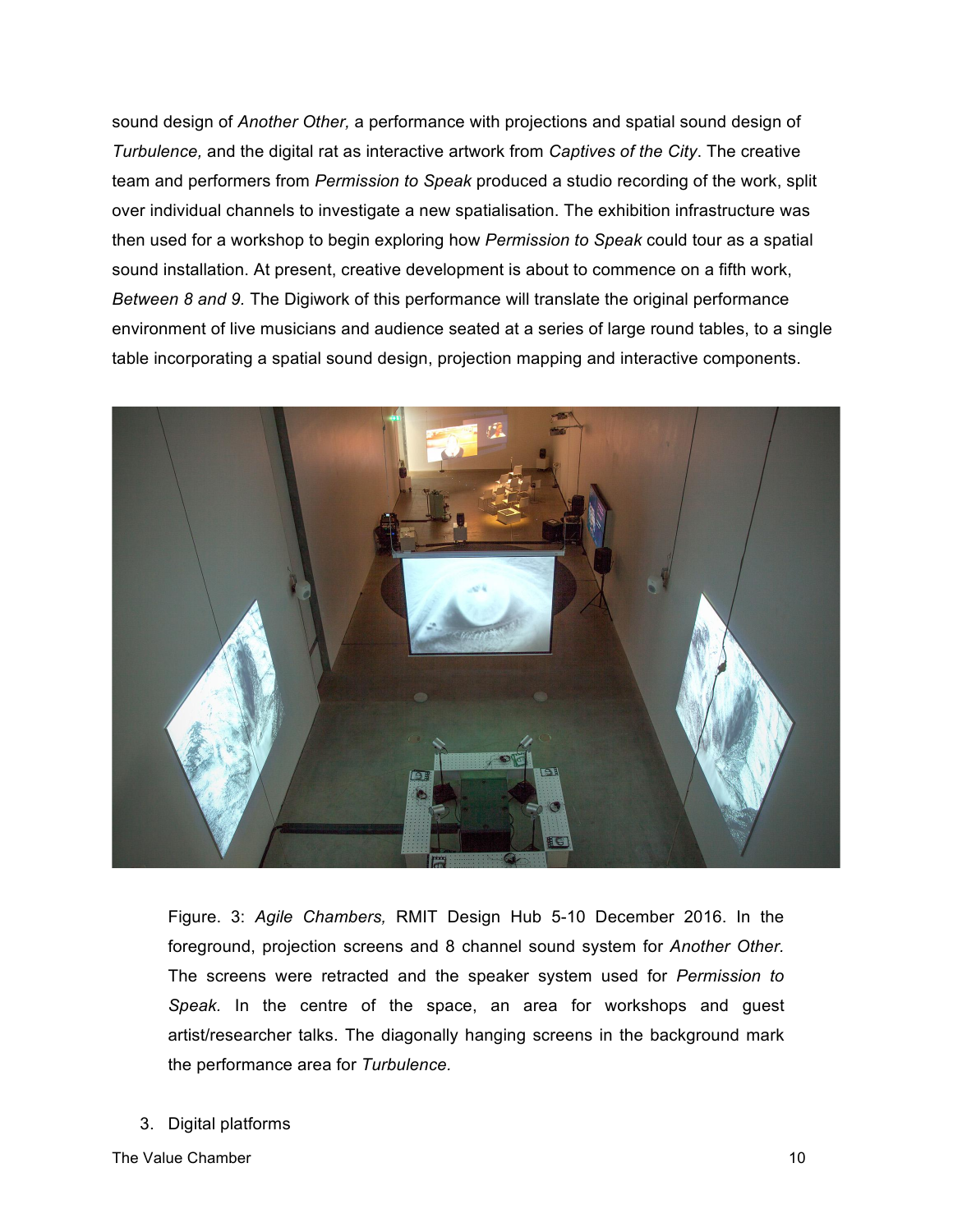The AOP seeks to respond to the proliferation of digital platforms for the arts within the context of arts marketing and communication. *Audience Atlas* and *Culture Counts* claim a range of benefits to improve marketing efficiency (Moore 2015; Arts Victoria 2014) and *The Platform* aims to support communication between artists and organisations in the Australian Community Arts and Cultural Development sector (Australia Council 2015).

In contrast, the AOP is developing an alternative form of platform, oriented toward artists and SMA, which supports the creation of digital iterations. The project devised a suite of digital experiments to support distinct issues that arise when developing digital iterations. These issues, identified through analysis of CMOs Digiwork program, include the difficulty of scoping a digital work for a creator working in the performing arts; the difficulty of maintaining momentum of a performance work after its initial presentation; and the difficulty of managing and adding value to the digital materials generated in the creation of a performance work. Digital tools to address these difficulties are in development as part of the AOP, and currently include digital asset management software, rehearsal documentation, sharing and note-taking software, and a Digiwork primer tool.

#### **Concluding observations**

The Agile Opera Project aspires to preserve and amplify the essential nature of the situated experience of chamber performance and investigate new types of integrated performing arts company. The 'whole-of-company' approach, with the development of the three integrated layers, ensures that research outcomes align with the company, both in scale and resources. Through this research, the industry partner, Chamber Made Opera, has been supported to develop a versatile, ever-evolving aesthetic and pragmatic set of relationships with digital technology that serves the artwork, the company and its audiences, and works to capture value. Within this new paradigm, digital technology has a fully integrated voice in the creative process, defined by the diverse ways in which it refuses borders and serves to mediate and amplify the company's artistic activity and its administrative and business practices. We conclude this paper with three observations about the challenges faced when promoting value in an increasingly conservative and short-term economic context.

The Microlab workshops provide evidence of the value of blending arts-based industry partners with academic creative-practice research. This merging of cultures builds valuable intellectual alliances and interdisciplinary networks that successfully extend the portfolio of skills and expertise typically represented within a SMA and its board of management. The Microlabs draw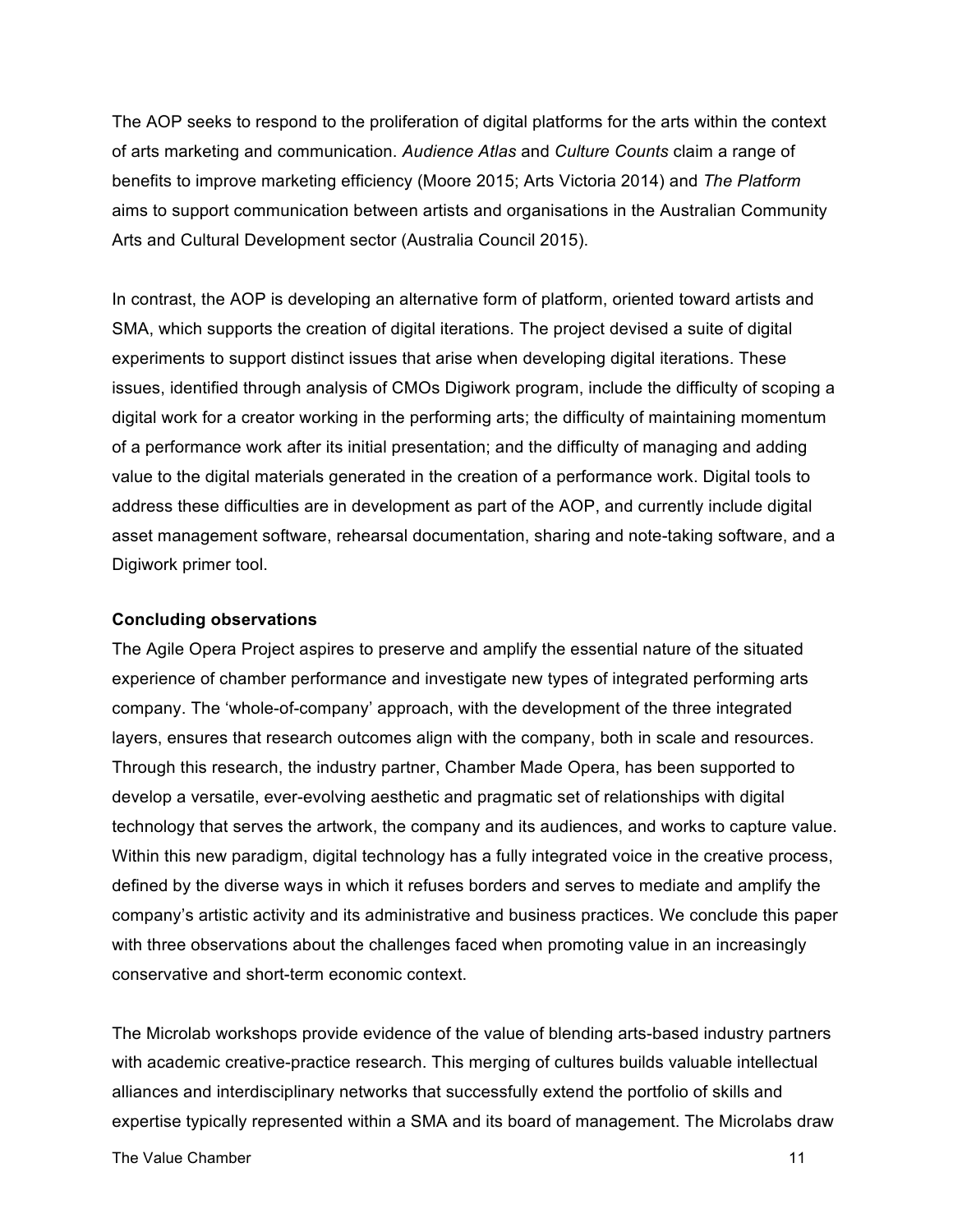on partnerships which provide the company with perspectives beyond the everyday task of running the organisation. Through the Microlabs, the industry partner is afforded an opportunity to reconsider a wide range of ideas, approaches and opportunities across their art-making, societal and political positioning, or their use of technological platforms. This process facilitates the removal of access barriers in order to achieve conditions essential for the sharing of ideas and knowledge. This, in turn, increases the SMA's capacity to address systemic issues, including congested workloads inhibiting 'thinking space' and interdisciplinary exchange, and day-to-day activities of survival (fundraising, reporting, administration).

By increasing knowledge about capturing value for SMAs, the Agile Opera Project expands understanding of how value is conceived and communicated in the industry sector and the academy, and contributes to the vital call for a 'new approach' to a shared meaningful language of advocacy (Meyrick 2017). While a universally-understood language of value is an ideal, the reality is that all actors within the sector have always spoken, and will likely continue to speak, different dialects to those within the wider environment in which they exist. So it becomes incumbent upon SMAs to find an activated language that affirms value in a way which also protects and furthers it, rather than selling it out to dominant managerialist approaches that blithely evaluate and organise its (diminishing) future.

Finally, through scrutinising and supporting the development of Chamber Made Opera's artworks in the digital domain through re-stagings, iterations (or Digiworks), the tension between live performance and online content is examined. In this space of value, differences and similarities between live and digital experience can be explored: on and offline, in space and in any place, resulting in a more nuanced picture of the interconnected terrain in which the company resides and affects. The chamber is re-envisaged as a vibrant connected space in which a multiplicity of influences, each with diverse and evolving drives, come together to inform and influence the wider discourse as a vital counter-balance to the dominant socio-political agendas. It is here, within this critical and reflexive thinking space, that the conversation about creating and capturing value commences.

#### **Acknowledgements**

This research is supported under Australian Research Council's Linkage Projects funding scheme (project number LP130100525).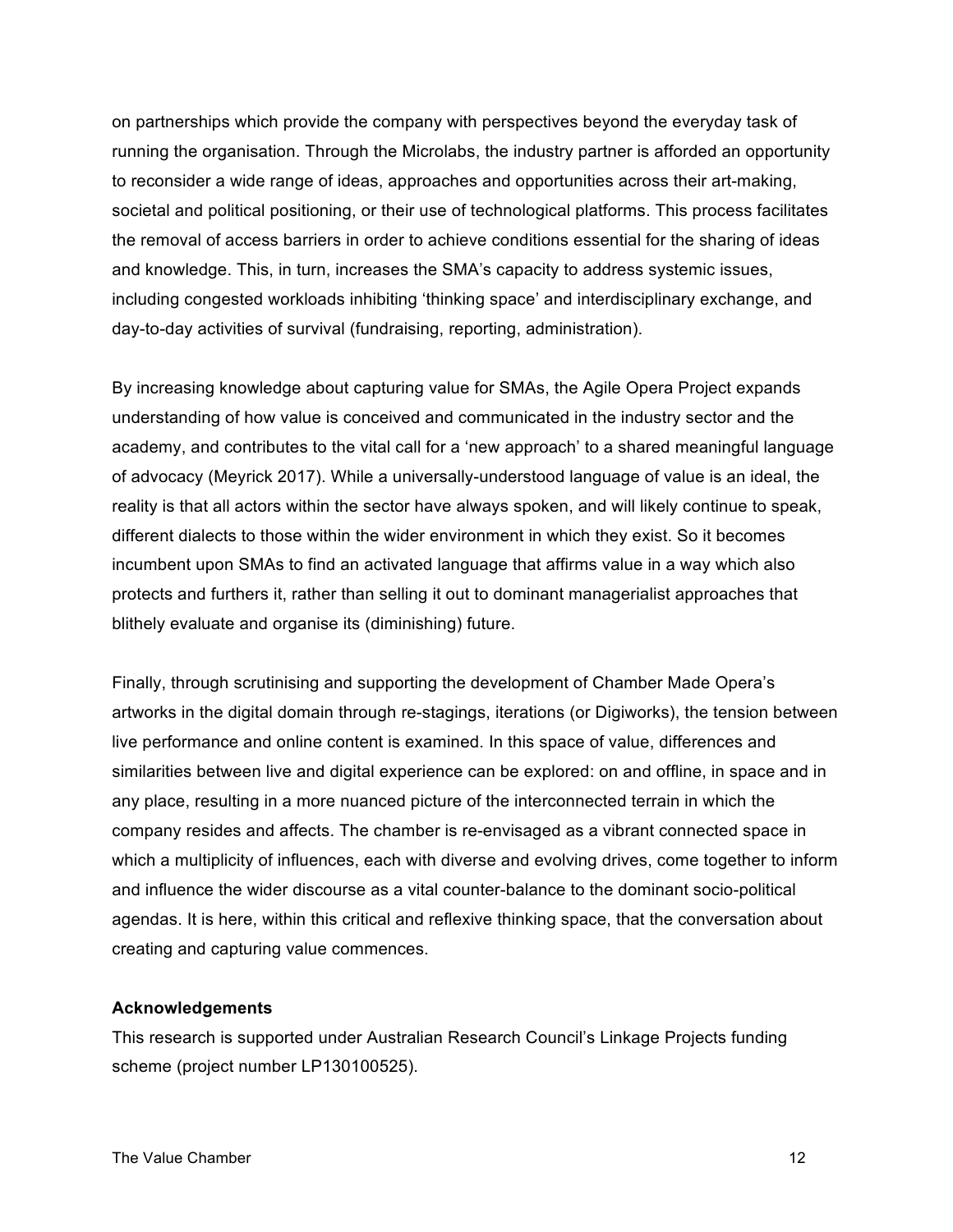## **References**

Arts Victoria 2014, *Audience Atlas: exploring the market for culture in Victoria*, viewed 21 August 2017, http://creative.vic.gov.au/\_\_data/assets/pdf\_file/0004/56308/Arts\_Vic\_v96-8.pdf

Australia Council 2015, *The platform*, viewed 21 August 2017, http://theplatform.com.au/faq/

BLUM, A 2012, *Tubes: behind the scenes at the Internet*, 2nd edn, Penguin Books, London.

Chamber Made 2017, *About,* viewed 20 August 2017, http://chambermade.org/about/

Department of Communication and the Arts 2002, *Report to Ministers on an examination of the small to medium performing arts sector*, viewed 19 August 2017, https://www.arts.gov.au/sites/g/files/net1761/f/report-to-ministers-on-an-examinationof-the-small-to-medium-performing-arts-sector.pdf

GITTINS, R 2017, 'Metrics obsessed managers should be careful what they wish for unlike the banks', *The Age*, viewed 21 August 2017, http://www.theage.com.au/business/comment-and-analysis/metrics-obsessedmanagers-should-be-careful-what-they-wish-for-unlike-the-banks-20170820-gy03je

GUATTARI, F 1995, *Chaosmosis: an ethco-aesthetic paradigm*, Indiana University Press, USA.

- HEARN, G, ROODHOUSE, S & BLAKEY, J 2007, 'From value chain to value creating ecology: implications for creative industries development policy', *International Journal of Cultural Policy*, vol. 13, no. 4, pp. 419-436.
- HITCHCOCK, K 2015, 'Society's safety net. When social services are cut, hospitals are left to fill the holes', *The Monthly*, August 2015, viewed 8 August 2017, https://www.themonthly.com.au/issue/2015/august/1438351200/karenhitchcock/society-s-safety-net